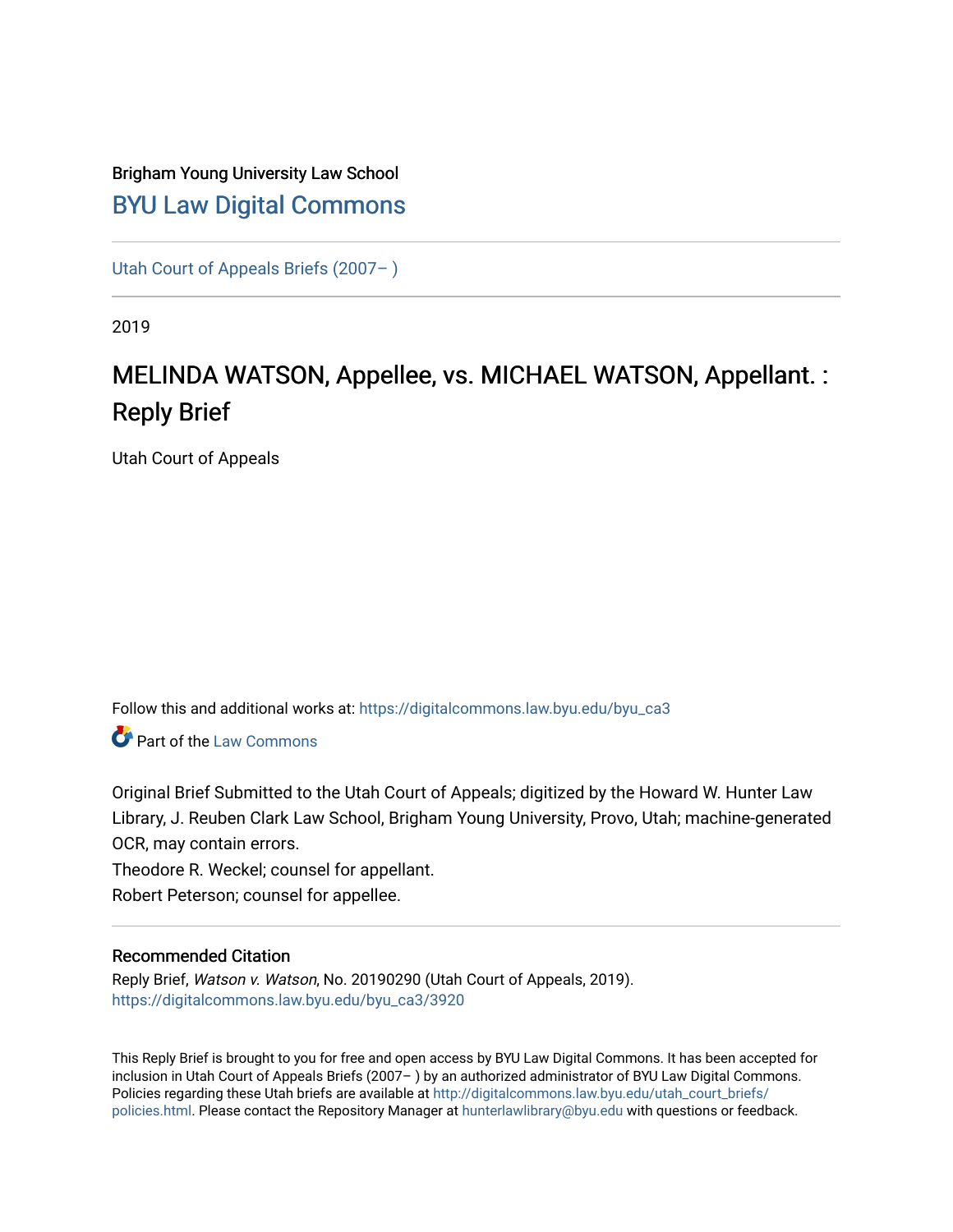### IN THE UTAH COURT OF APPEALS, 450 S. State Street, Salt Lake City. Utah 84078 (801) 578-3900

 $\_$  , and the set of the set of the set of the set of the set of the set of the set of the set of the set of the set of the set of the set of the set of the set of the set of the set of the set of the set of the set of th

 $\overline{\phantom{a}}$  ,  $\overline{\phantom{a}}$  ,  $\overline{\phantom{a}}$  ,  $\overline{\phantom{a}}$  ,  $\overline{\phantom{a}}$  ,  $\overline{\phantom{a}}$  ,  $\overline{\phantom{a}}$  ,  $\overline{\phantom{a}}$  ,  $\overline{\phantom{a}}$  ,  $\overline{\phantom{a}}$  ,  $\overline{\phantom{a}}$  ,  $\overline{\phantom{a}}$  ,  $\overline{\phantom{a}}$  ,  $\overline{\phantom{a}}$  ,  $\overline{\phantom{a}}$  ,  $\overline{\phantom{a}}$ 

| MELINDA WATSON, | ٠<br>$\blacksquare$ |                                |  |  |  |  |  |
|-----------------|---------------------|--------------------------------|--|--|--|--|--|
| Appellee,       | $\bullet$           | <b>APPELLANT'S REPLY BRIEF</b> |  |  |  |  |  |
| VS.             | $\bullet$           | Case No. 20190290              |  |  |  |  |  |
| MICHAEL WATSON, | ٠                   |                                |  |  |  |  |  |
| Appellant.      | ٠                   |                                |  |  |  |  |  |

#### APPELLANT'S REPLY BRIEF

### THE HONORABLE DAVID M. CONNORS PRESIDING ORAL ARGUMENT AND PUBLISHED OPINION REQUESTED

 $\_$  , and the set of the set of the set of the set of the set of the set of the set of the set of the set of the set of the set of the set of the set of the set of the set of the set of the set of the set of the set of th

DAVID S. PACE *Counsel for Appellant Counsel for Appellee* 299 S. Main Street, Suite 1300 2409 E. Fort Union Blvd., Suite 112 Salt Lake City, UT 84111 Cottonwood Heights, UT 84121 Telephone: (801) 535-4385 Telephone: (801) 801-355-9700 [tweckel@hotmail.com](mailto:tweckel@hotmail.com) david@pacelawutah.com

THEODORE R. WECKEL, JR.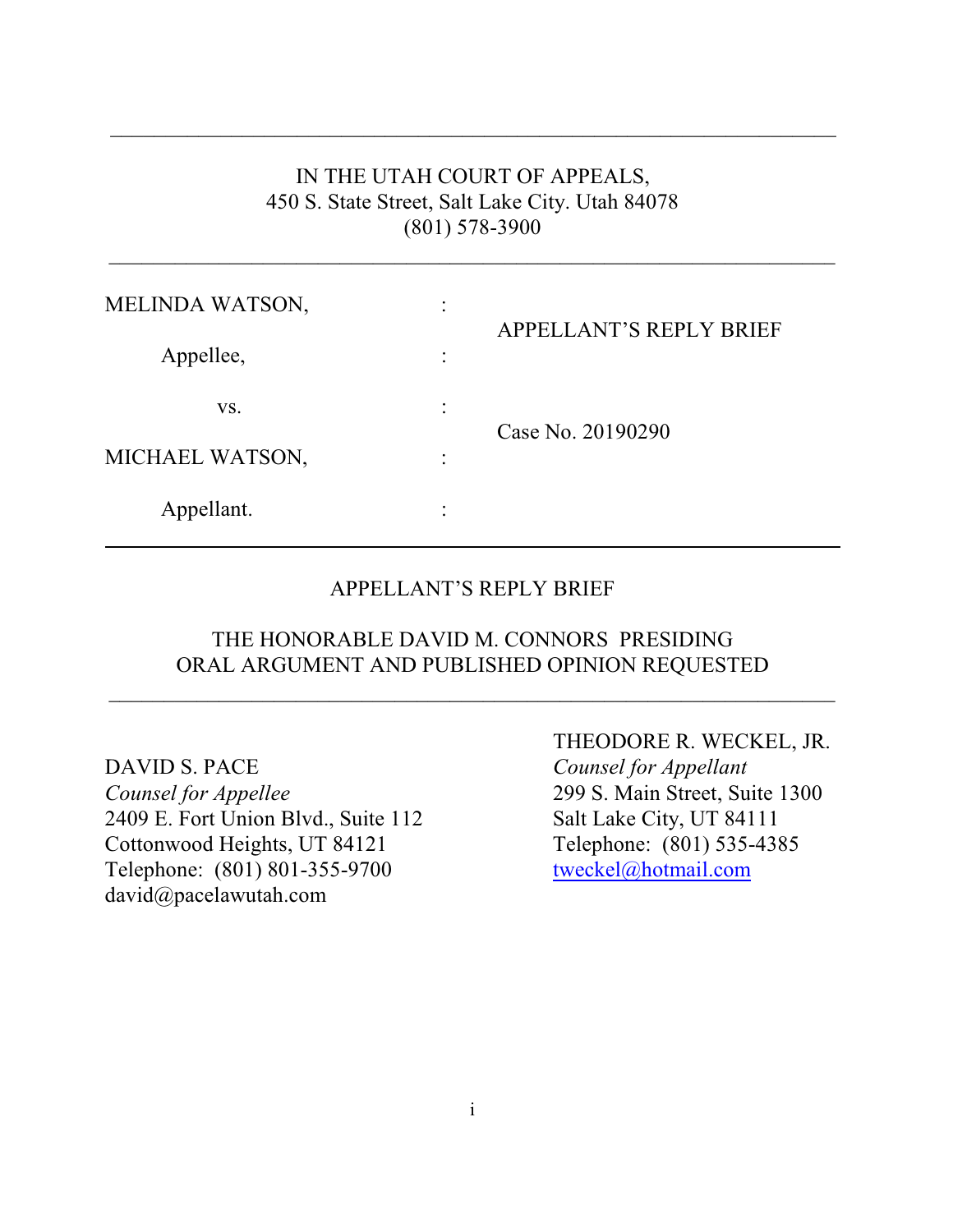# **TABLE OF CONTENTS**

| <b>ARGUMENT</b>                                          |
|----------------------------------------------------------|
| I. MELINDA'S RULE 108 ARGUMENT WAS PRESERVED. 1-5        |
|                                                          |
| III. MELINDA'S BRIEF MET THE CRITERIA FOR BRIEFING  9-10 |
| IV. THE ATTORNEY FEE ARGUMENT FAILS.  10                 |
|                                                          |
|                                                          |

# **TABLE OF AUTHORITIES**

# **CASES**

| <b>STATUTES</b> |  |
|-----------------|--|
|                 |  |

## COURT RULES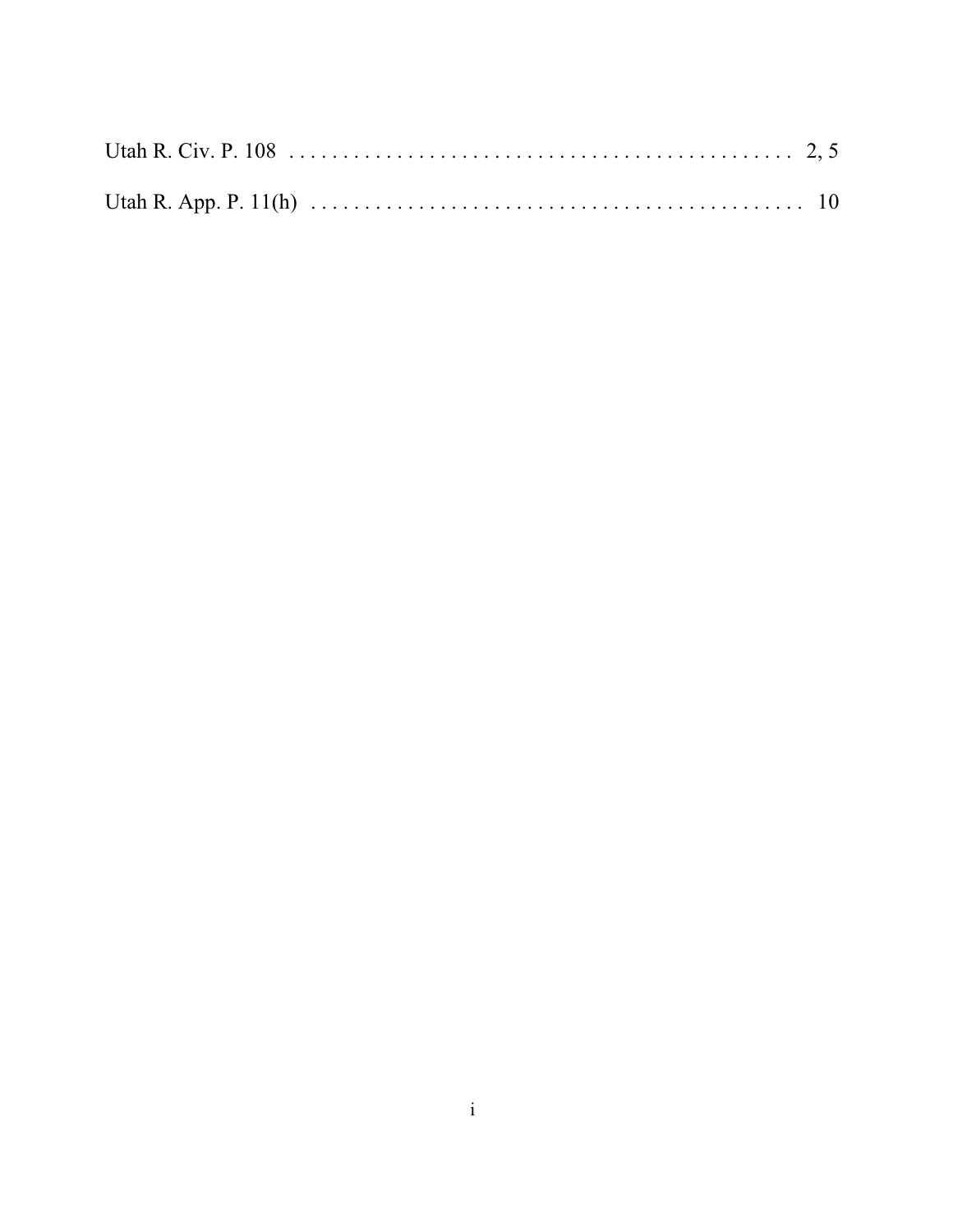### IN THE UTAH COURT OF APPEALS, 450 S. State Street, Salt Lake City. Utah 84078 (801) 578-3900

 $\_$  , and the set of the set of the set of the set of the set of the set of the set of the set of the set of the set of the set of the set of the set of the set of the set of the set of the set of the set of the set of th

 $\_$  , and the set of the set of the set of the set of the set of the set of the set of the set of the set of the set of the set of the set of the set of the set of the set of the set of the set of the set of the set of th

| MACAELA DANYELE DAY, |           | <b>APPELLANT'S REPLY BRIEF</b> |  |  |  |  |  |
|----------------------|-----------|--------------------------------|--|--|--|--|--|
| Appellee,            |           |                                |  |  |  |  |  |
| VS.                  | ٠         | Case No. 20190277              |  |  |  |  |  |
| <b>TYLER BARNES,</b> | ٠         |                                |  |  |  |  |  |
| Appellant.           | $\bullet$ |                                |  |  |  |  |  |

#### **ARGUMENT**

I. MELINDA'S RULE 108 ARGUMENT WAS PRESERVED.

On page eight of his brief Michael cites to various authorities for the notion that Melinda failed to preserve her Rule 108 objection to Michael's exhibits used at the evidentiary hearing. However, it is untrue that Melinda ever waived her objection to Michael's exhibit 1. Exhibit 1 was introduced by Michael (a text chain between the parties which implies she was not afraid of him), and Melinda objected to the text as irrelevant (due to it being a basis for a separate contempt action). R.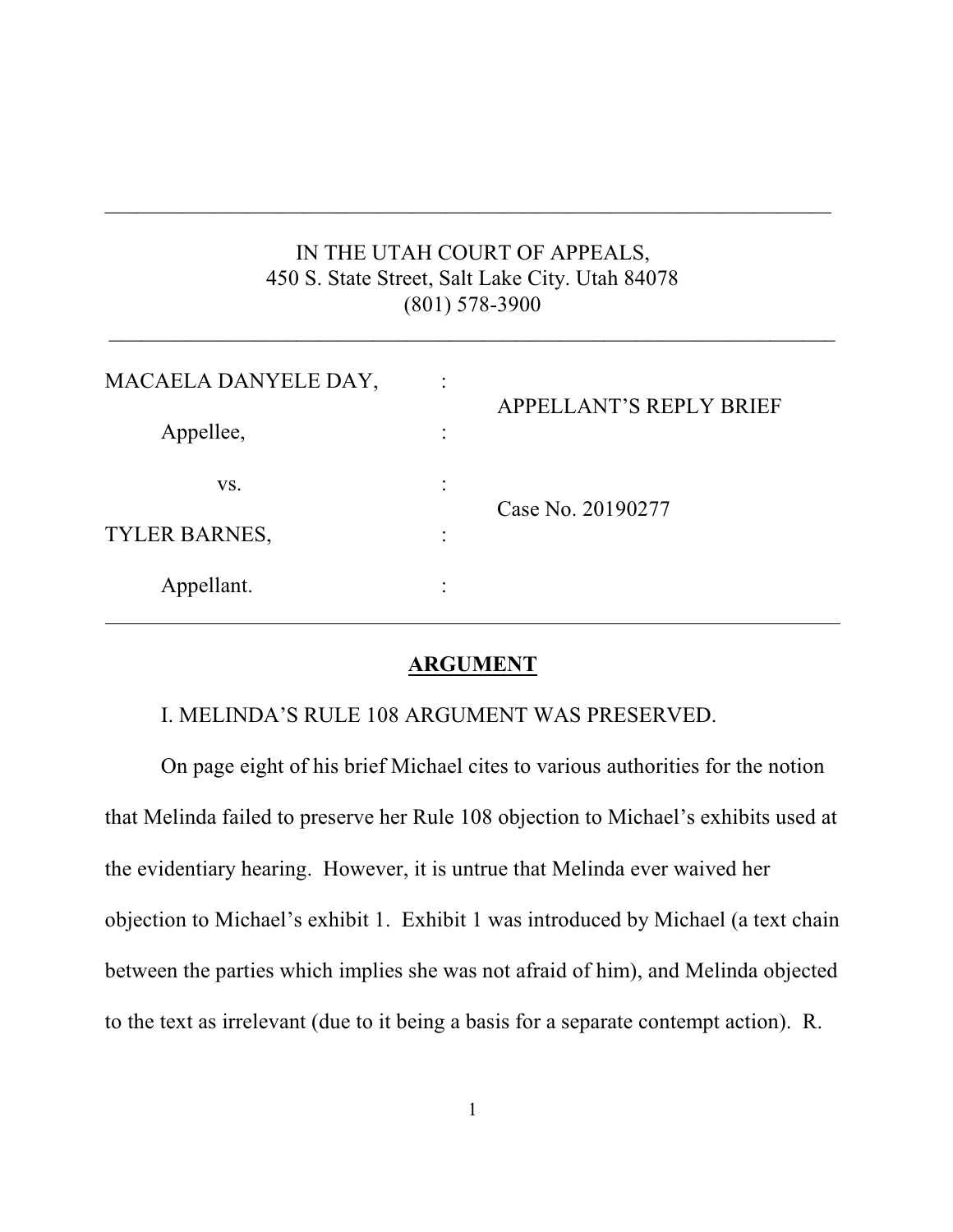314, 7-21. Melinda's objection was overruled, and her objection was clearly preserved. R. 315, 15-18; R. 391, 16-25. Also, Melinda had immediately objected to the use of the video evidence during the hearing – having never seen it previously, i.e., exhibits 2 and 3. In so doing, Melinda cited to the general prohibition against presenting new evidence that had not been presented to the Commissioner unless there had been a substantial change in circumstances pursuant to Civil Rule 108(c). R. 322, 25; 323, 324, 10. Nevertheless, Michael correctly cites to the fact that Melinda, upon the Court's ruling to allow the video evidence, and upon reviewing the videos at the evidentiary hearing, stipulated to the court's consideration of the video tape as evidence of Melinda's response to his stalking behavior – because she thought the evidence proved that Michael had stalked her (and that her responses were simply defensive).

Nevertheless, upon being denied the opportunity to present a rebuttal email evidence on her phone at the end of the hearing (and prior to beginning her closing argument), Melinda renewed her Rule 108 objection about the unfairness of allowing Michael's exhibits without proof of a substantial change of circumstances, but denying her the opportunity to present rebuttal evidence. R. 556, 15-25; R. 557, 14-25; R. 558, 1-7. The Court denied Melinda's renewed objection – even though the presentation of evidence had closed moments earlier in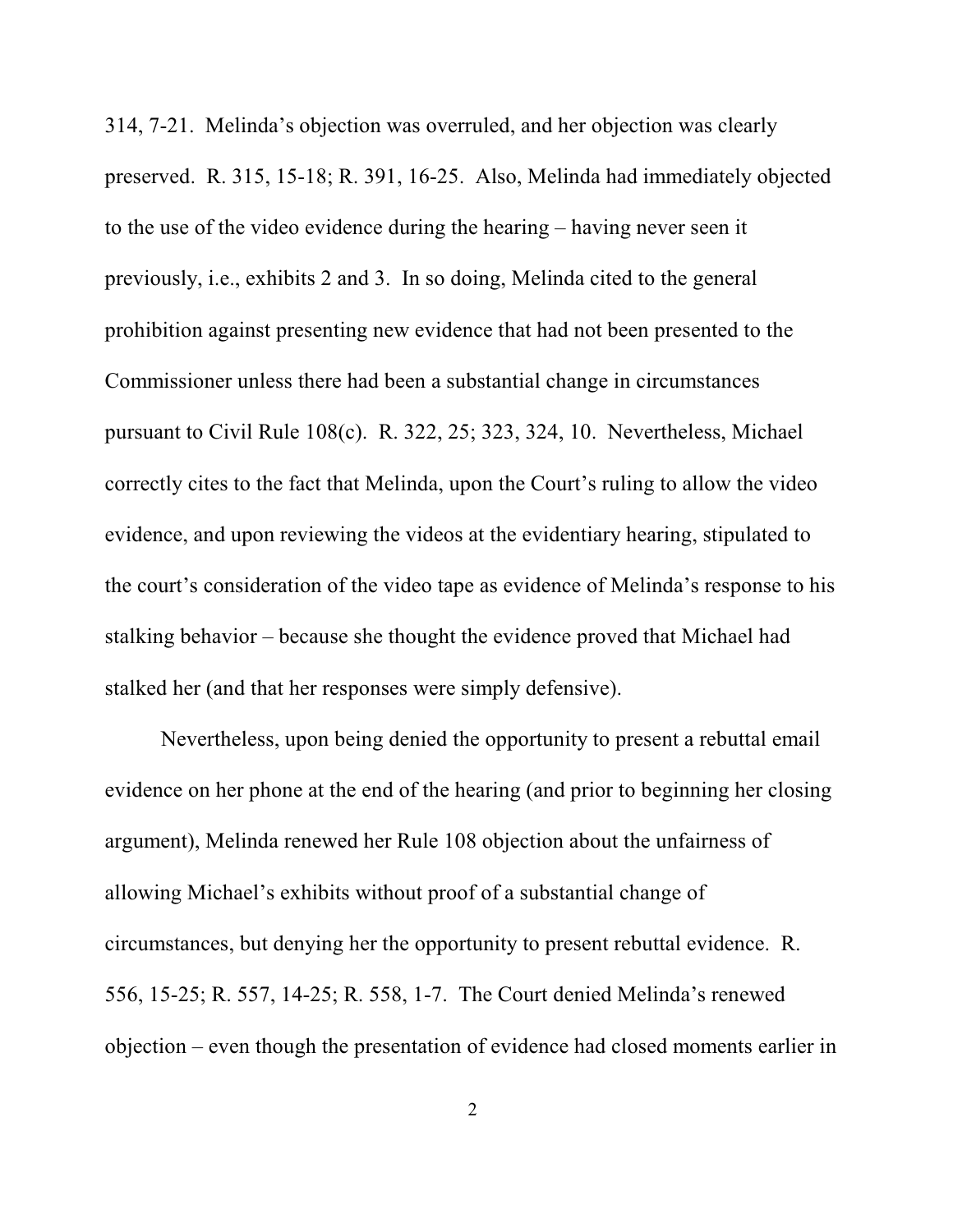this bench trial. R. 558, 9. Therefore, the record clearly states that Melinda had renewed her Rule 108 objection at the end of the evidentiary hearing – regardless of what happened earlier on.

Additionally, Michael's reference to Melinda's stipulation to exhibits 1 and 4 – as being evidence of her consent for the District Court's consideration of that evidence materially – in incongruous to precedents in the American common law. That is, it is reasonable to infer that in light of the District Court's ruling regarding evidence not presented to the Commissioner being allowed generally during the beginning and throughout the evidentiary hearing, that Melinda only stipulated to those exhibits as to their authenticity – while preserving her objection as to the Court's abuse of discretion under Civil Rule 108. *Cf. United States v. Lynn*, 592 572, 578 ( $4<sup>th</sup>$  Cir. 2010) (where the federal court abandoned a formalistic approach to lodging a standing objection when an objection had been previously made and the court had previously rejected the party's arguments).

Here, Melinda went beyond the *Lynn* holding, and effectively made a standing objection to Michael's exhibits. She had advised the District Court of the Rule 108 prohibition for allowing evidence not presented to the commissioner (R. 160-61; R. 556, l. 17-24; R. 557, 14-25; R. 558, 1-6; R. 564, 21-25). Melinda then stated effectively that she objected to any evidence that did not comport with Rule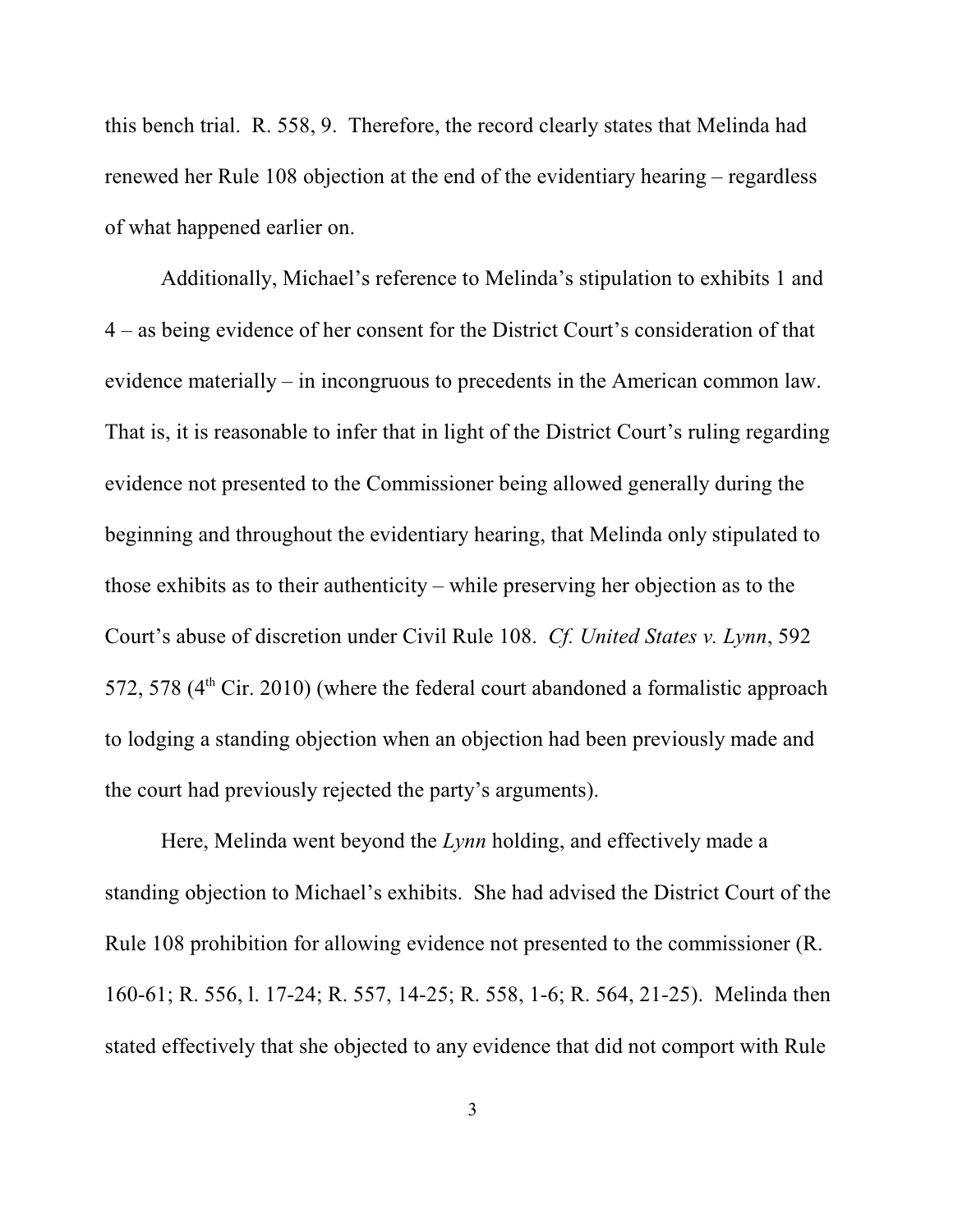108's limitations on presenting new evidence (R. 299, 21-25; R. 300-304, 1-17). Therefore, whether the District Court violated Civil Rule 108 in allowing Michael's evidence which had not been presented to the Commissioner was effectively preserved under the authority cited in the American common law.

Secondly, on pages eight and nine of his brief, Michael alleges that because Melinda did not provide a copy of the transcript for the commissioner hearing, her appeal is fatally flawed. However, in *Day v. Barnes*, 2018 Ut 143, 427 P.3d 1272, this Court stated that the District Court must make independent findings related to an objection of a commissioner's recommendation. *Id.* at 1276, ¶19. Therefore, whether evidence was or wasn't presented before the commissioner is generally less important in the context of an objection made to the Commissioner's recommendation because the District Court has ultimate discretion to consider what evidence it wants – assuming it does so fairly under *Day* and the principle of due process. However, here, it is abundantly clear that Michael's representations to the District Court during the evidentiary hearing about having presented "a lot of evidence" to the District Court persuaded the latter to allow presentation of the previously undisclosed exhibits 1 and 4 due to lack of prejudice (R. 326, 9-11). Therefore, whether Michael in fact presented his exhibits to the commissioner is material for that reason.

4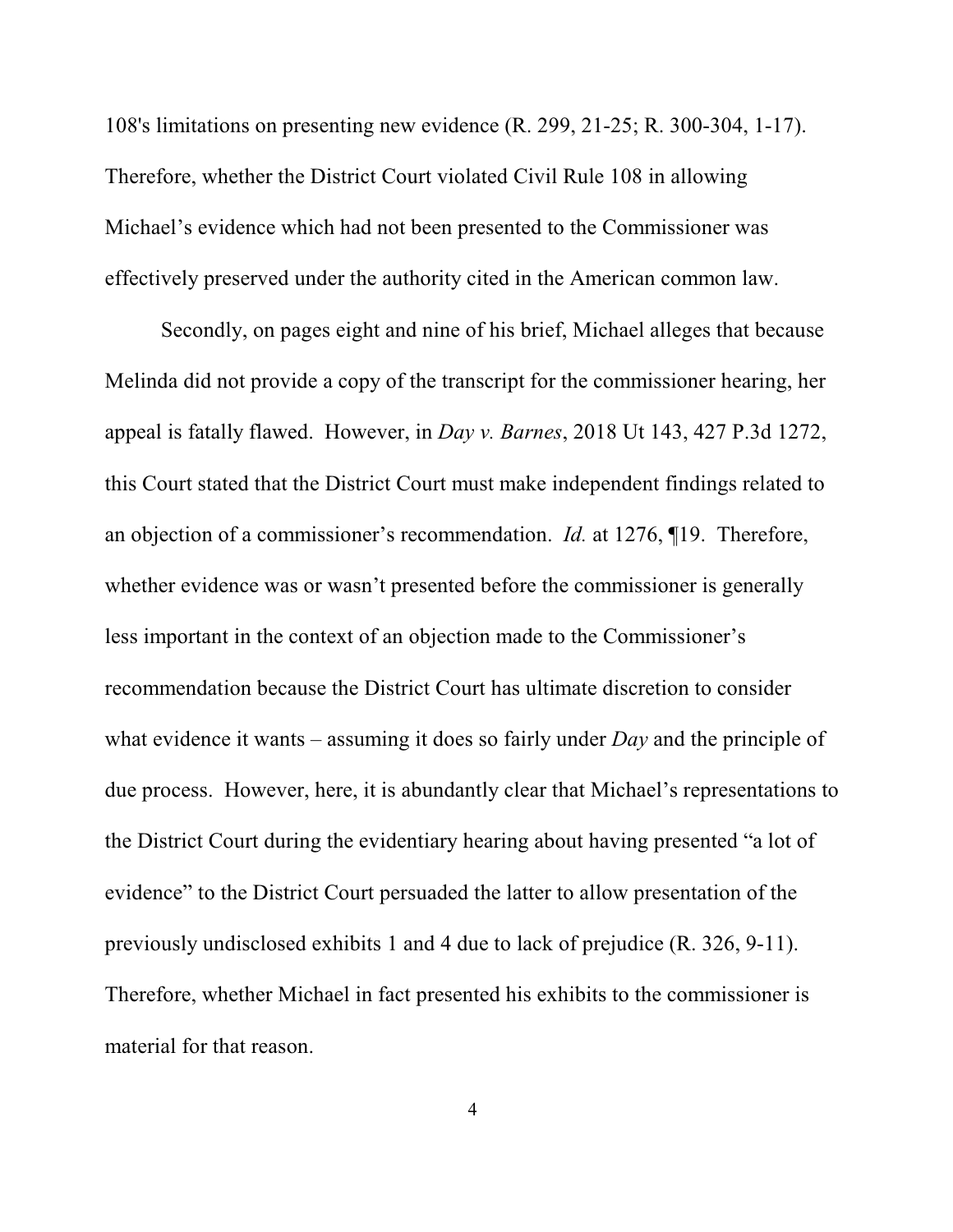Lastly, Michael failed to address Melinda's fair notice argument on page 26 of her brief related to his failure to succinctly state his objection to the Commissioner's ruling as required by Civil Rule 108. Indeed, in his objection, Michael failed to mention anything about the evidence he had allegedly proffered to the commissioner as a basis for the objection. R. 99-101. Furthermore, the commissioner's minute entry for the hearing actually states that Michael only offered a DCFS report. R. 85. It is black letter law that when a party fails to respond to a party's argument, it effectively concedes that point. Therefore, the Court should find that Michael concedes the fact that he had not provided notice of the exhibits in his written objection.

### II. THE MARSHALING ARGUMENT FAILS.

On page 10 of his brief, Michael contends that Melinda failed to marshal the evidence generally. However, here the important issue is whether the District Court misapplied the law regarding stalking, and the need to consider Melinda's particular vulnerabilities pursuant to *Baird* and the stalking statute generally, i.e., U.C.A. § 75-5-106.5. On page 10 of his brief, Michael correctly cites to authority for the notion that credibility determinations are generally in the province of the District Court. However, credibility of the party witnesses was not the central issue here. In the Court's oral findings, it found that Michael had stalked Melinda. R.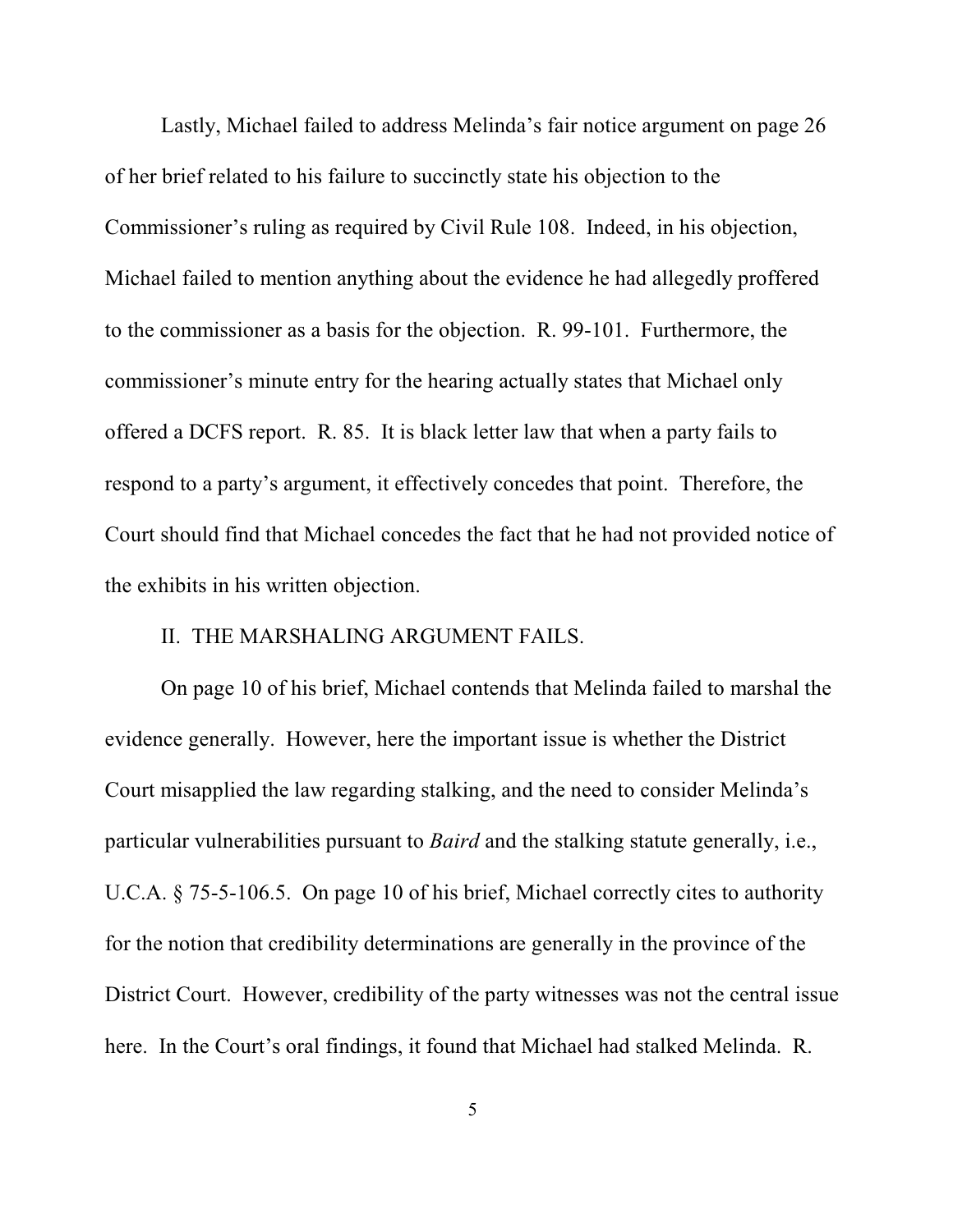581, 14-25; R. 582, 1-11.

The Court then misapplied as a matter of law the cumulative effect of Michael's stalking of Melinda. That is, the Court simply and inappropriately downplayed the cumulative effect of the stalking behavior in the context of a high conflict divorce. R. 582, 14. Indeed, the Court ruled that because the parties had engaged in videotaping each other regularly (Michael initiating and Melinda recording to obtain evidence of the stalking, R. 585, 1-7), that such behavior was normal for the parties (R. 585, 1-7), that fact was crucial to the Court's application of the individualized objective standard (R. 580, 24, 581, 13), and that Michael would not have known that his continual stalking behavior caused Melinda to fear (R. 584, 25; R. 585-1-7) or to be emotionally upset – let alone Melinda being actually fearful or upset.

However, this approach was wrong as a matter of law for three reasons. First, the standard for a person causing fear in the stalking context is the objective, reasonable person – not Melinda's subjective lack of fear due to her history of high conflict with Michael which induced tolerance. *Baird v. Baird*, 2014 UT 08, 322 P.3d 728, 734-35, ¶22-25.

Second, and most importantly, continual stalking behavior equates to continued fright rather than tolerance or indifference as a matter of the Utah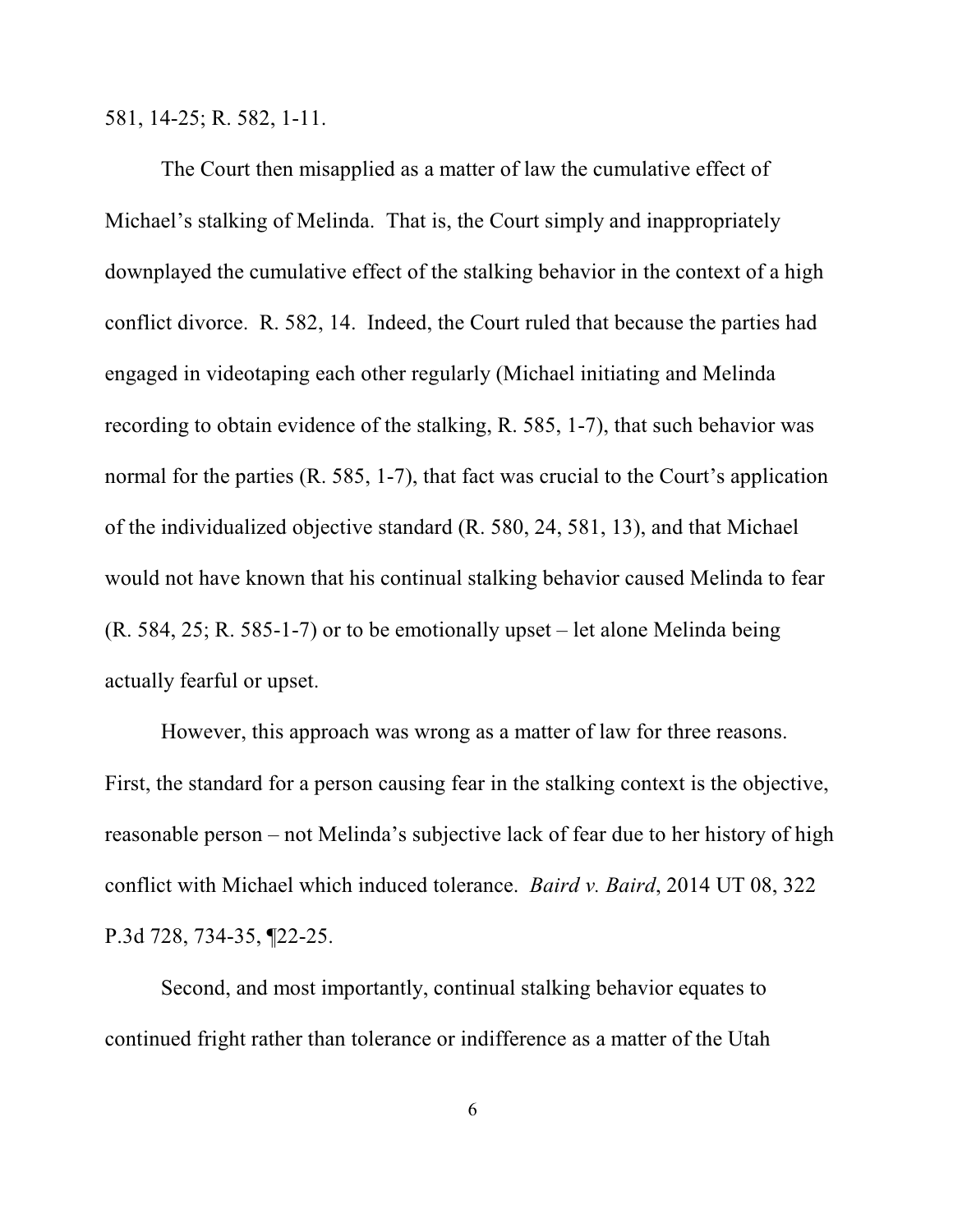common law. For example, in *Coombs v. Dietrich*, 2011 UT App. 136, 253 P.3d 1121, 1125, ¶13, this Court held that the crime of stalking, by its very nature, when repeated induces accumulated fear in the victim. Therefore, there are far more reasonable inferences to draw from Melinda's offering to sit next to Michael at the children's soccer match, e.g., as a means to appease her victimizer out of fright, or to save the children from conflict and/or public embarrassment (while suppressing her fear), or to avoid the stalking behavior by moving toward other persons in the area. However, the District Court's conclusion that Melinda's decision to sit next to Melinda at the soccer match after a history of a high conflict divorce, the appointment of a special master, numerous requests for rulings by the special master, and harsh sanctions imposed by the court, because she exercised her parenttime while safely at curb side at Michael's residence with her windows rolled up and car doors locked is simply not supported by *Coombs.* Consequently, the District Court missed entirely the cumulative impact on a reasonable person of being subjected to continuous photographing and videotaping in the stalking context. The Court reached its conclusion despite it also finding that Melinda had presented a great deal of evidence for a pattern of Michael's stalking and her subjective fear (R. 167-69). Therefore, there is no material fact to marshal in Michael's favor – given the Court's finding of historic stalking behavior by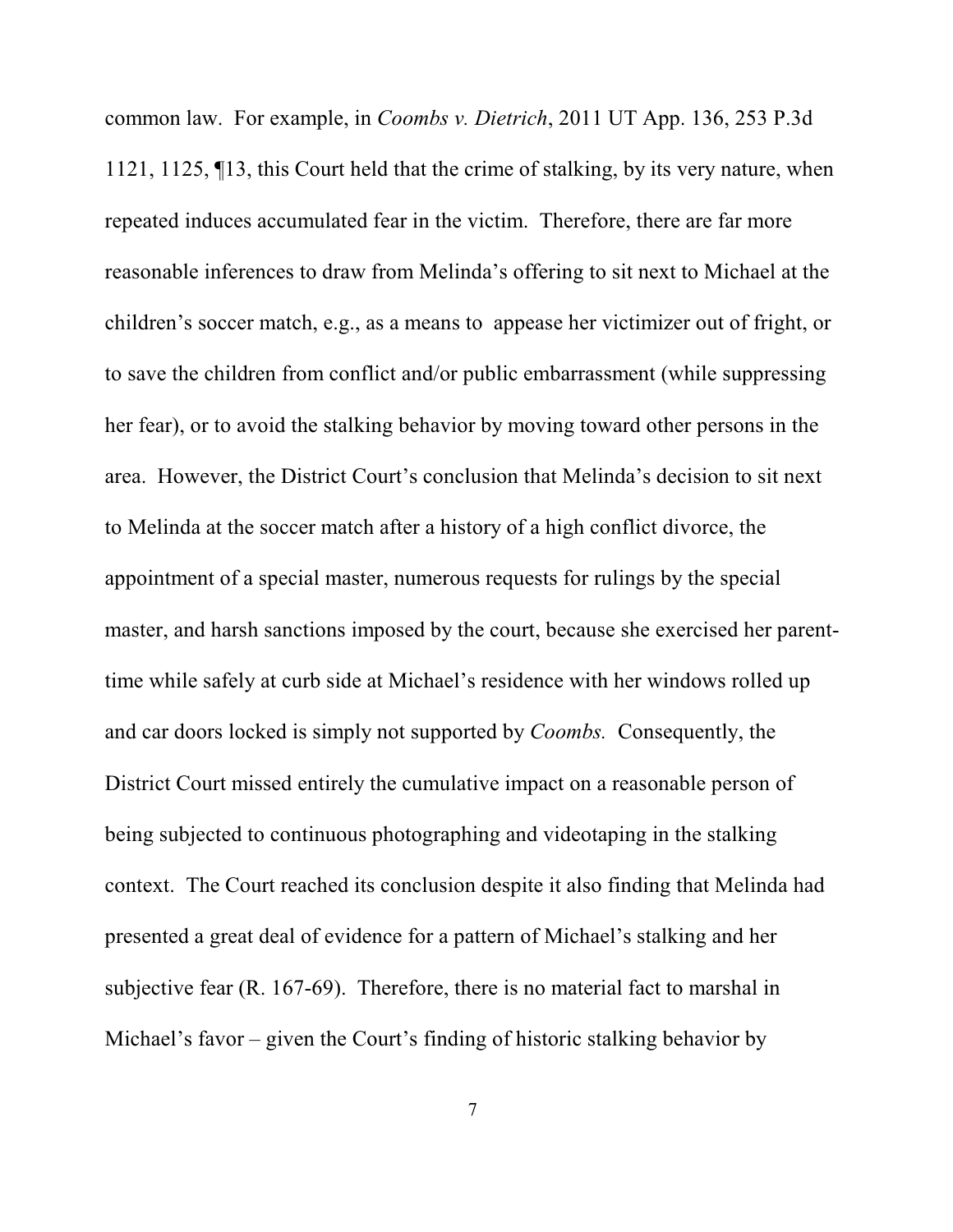Michael. Thus, the marshaling requirement should not be given much weight  $-$  if any  $-$  in this instance.

Third, the Court misapplied the individualized subjective standard test set forth in *Baird*. On the one hand, the Court found that Melinda was not a vulnerable adult (R. 385, 16), despite Melinda's unimpeached testimony that she had suffered a traumatic head injury that had left her unable to lift more than five pounds and the need to wear hand braces (R. 158, 10-25; R. 184, 9-25; R. 185, 1-8). However, the Court focused on the parties' historic "banter," rather than on how Melinda's physical limitations would have caused her subjectively and a reasonable person to fear. Thus, the Court also misapplied the *Baird* test in the sense that Melinda's physical limitations had nothing to do with her banter-like communications with Michael, and the case needs to be remanded so that the Court can apply the law to the evidence correctly.

Additionally, assuming arguendo that this Court finds that Melinda failed to marshal the evidence relating to her vulnerabilities, Michael's argument fails for two other reasons. First, the marshaling requirement has been greatly relaxed recently, and failure to marshal is not a fatal flaw. *See Widdison v. Kirkham*, 437 P.3d 1055, ¶9 (UT App. 2018). Melinda acknowledges that she still must persuade this Court definitively that a mistake has been committed. *Id.* However, the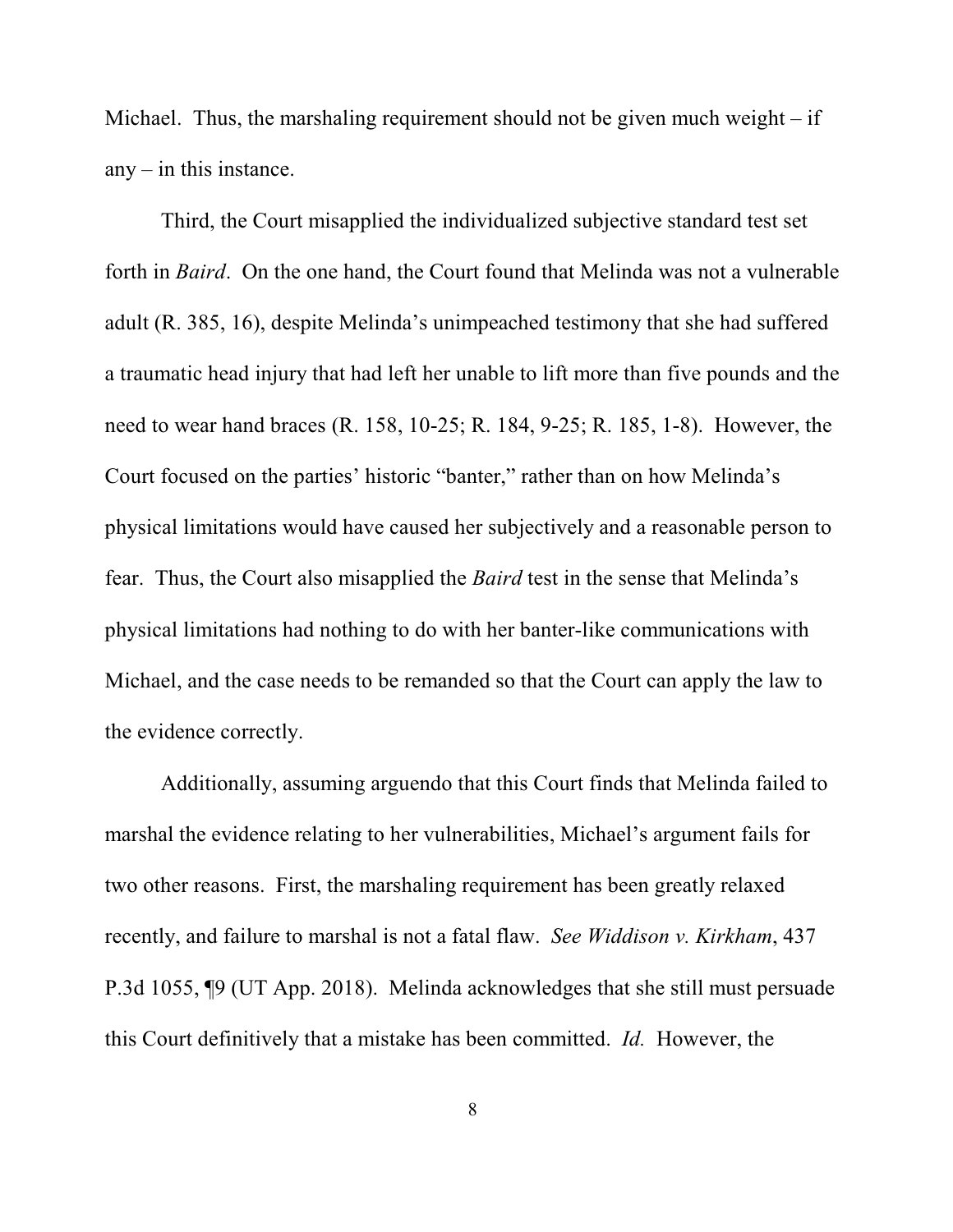Court's misapplication of law as stated *supra* makes the marshaling requirement largely irrelevant as indicative of the clearly erroneous standard.

#### III. MELINDA'S BRIEF MET THE CRITERIA FOR BRIEFING.

As stated in her brief, the Court made no written findings of fact. Therefore, there was no ability to provide a written copy of the findings with her brief. The transcript for the hearing – which is part of the record – states the court's findings of fact. Therefore, this formalistic argument fails for this initial reason.

Then, on pages 11 and 12 of Michael's brief, he argues that: (1) because his lawyer told the District Court that he had presented lots of evidence to the commissioner, that he in fact did so; and, (2) because Melinda did not mention this fact in her brief, it was defective as a whole. However, the record belies Michael's position. That is, as stated, the commissioner's minute entry only shows that Michael presented a DCFS report at the hearing, and his objection does not cite to the evidence he introduced during the second hearing before the judge. Given the District Court's requirement to make independent findings under *Day,* Michael's argument on this point seems unsupported by the record and legally flawed.

Regarding Michael's allegation that Melinda had "blatantly" violated Utah R. App. 24 because she had argued that Michael's counsel had shown up late to the first hearing before the District Court, this argument is flawed. Melinda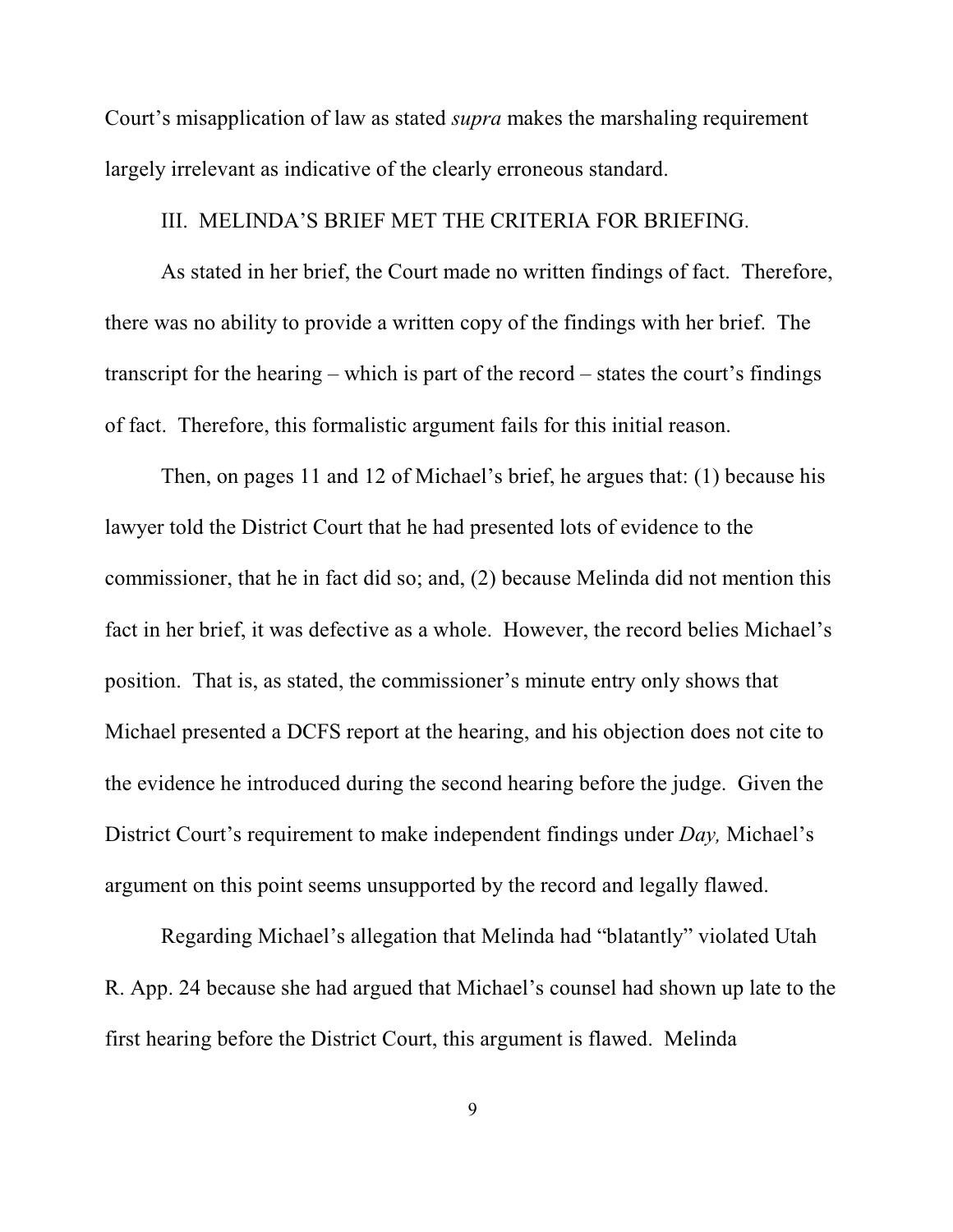acknowledges that Michael's counsel did not show up late to the first hearing. However, he did show up 1 hour and 37 minutes late to the second hearing. The hearing was scheduled for 1:30 P.M. (R. 114) and the hearing began at 3:07 when counsel arrived (R. 295). Melinda simply got the dates wrong. The fact remains that the lateness did occur. However, to speculate that Melinda had a malicious motive in raising this issue of fact without definitive proof violated Rule 14-301(3) for the Rules of Professionalism and Civility.

#### IV. THE ATTORNEY FEE ARGUMENT FAILS.

On page 14 of his brief, Michael requests attorney fees. He alleges that his counsel's proffer to the District Court that he had provided exhibits used in the objection hearing – without providing any proof that he had – mandates an attorney fee award. However, as stated, the record indicates that Michael never proffered exhibits 1 and 4 to the commissioner. Michael was free to provide a transcript of the hearing before the commissioner by motion or by stipulation. Utah R. App. P. 11(h). Despite Melinda offering to stipulate that said transcript be made part of the record, Michael elected not to do so. Therefore, there is no basis for awarding attorney fees to Michael. Indeed, the larger question – given his misrepresentations to the District Court and this Court is whether there is good cause to award Melinda attorney fees.